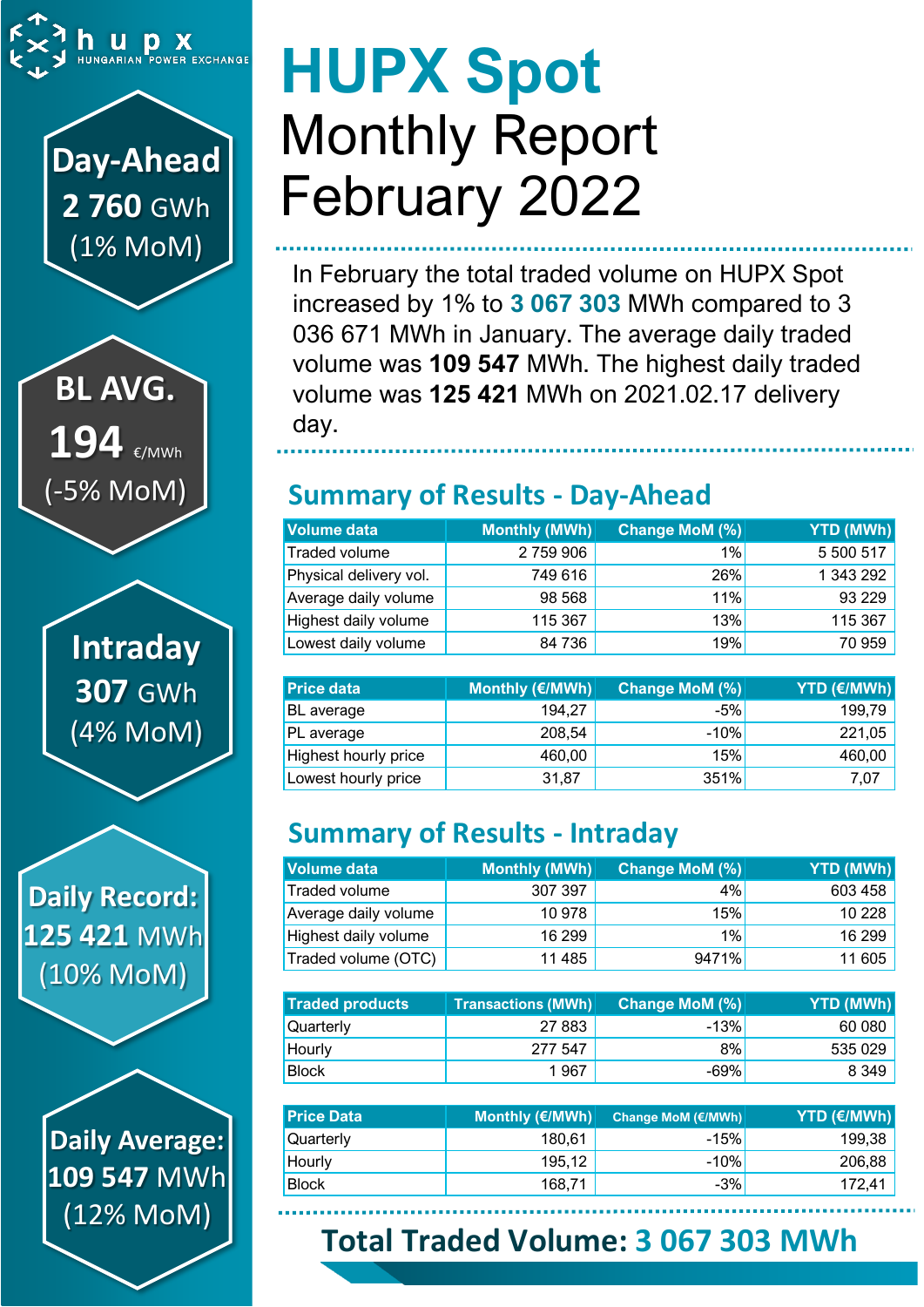## **Combined Results**

## **Daily Volumes**



#### **Hourly Average Prices**





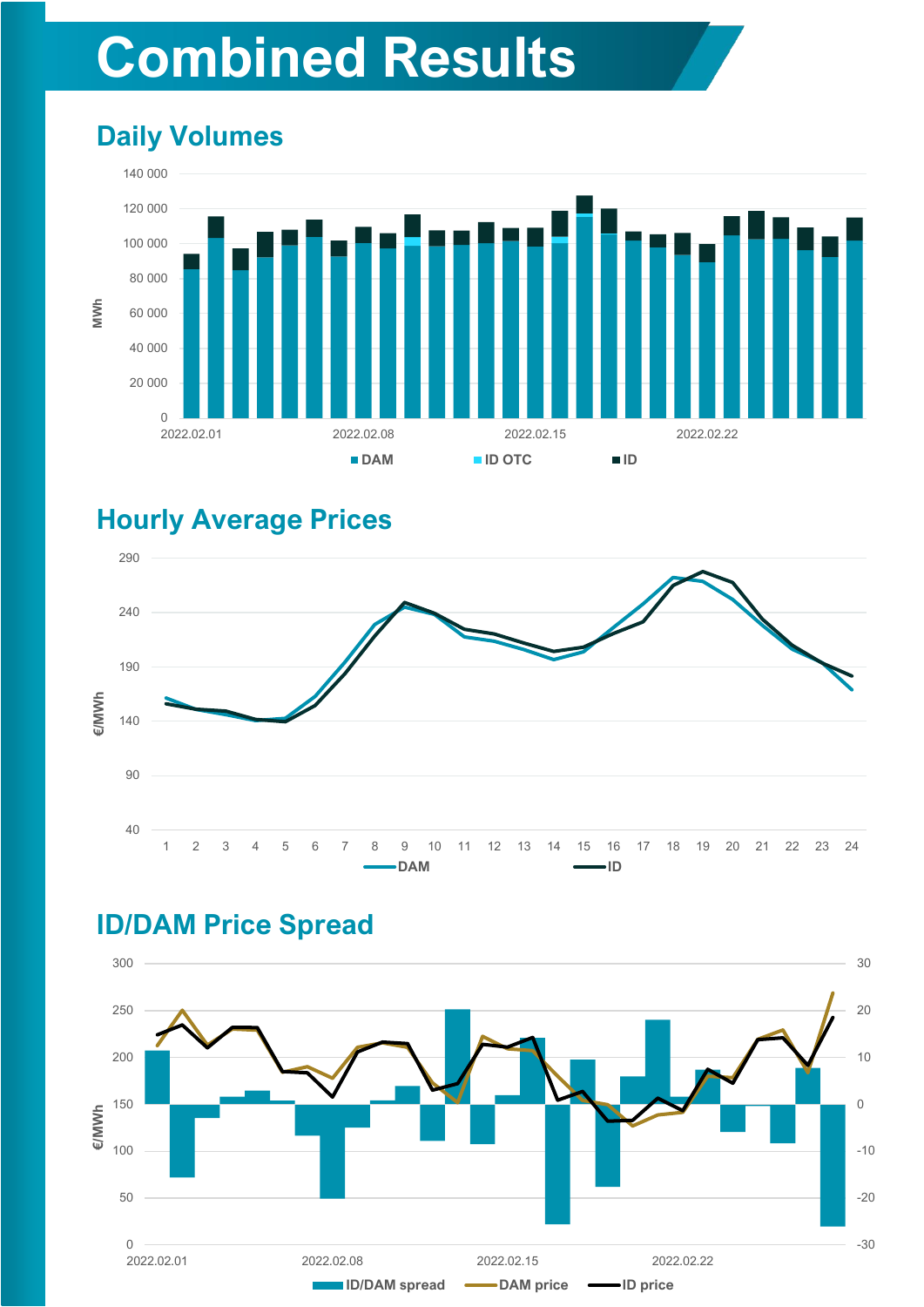## **Day-Ahead Market**

## **Regional Prices**





#### **Regional Volumes**

## **Hungarian Net Position**

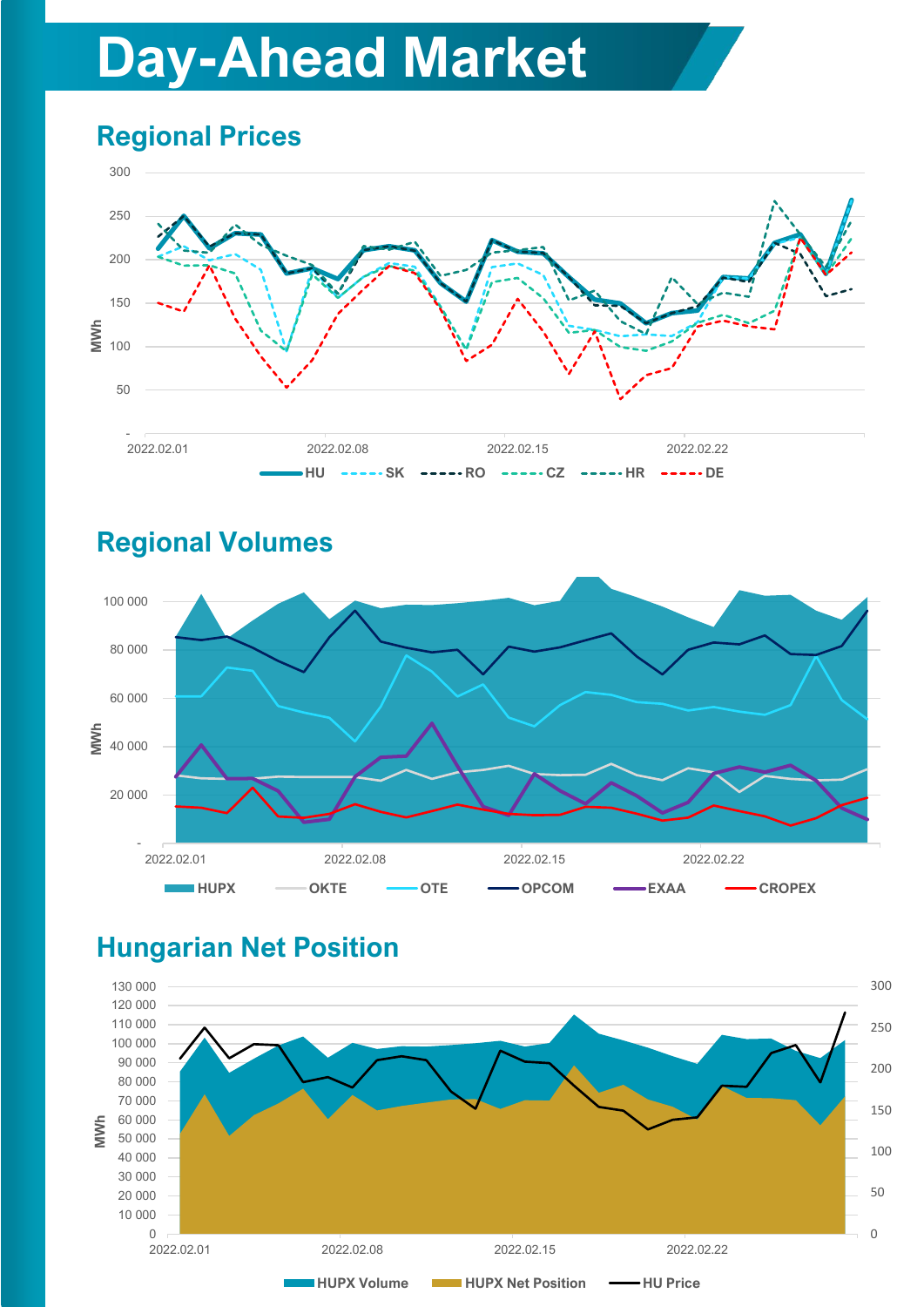#### **System Load**



## **Intraday Market**



## **Daily Prices**